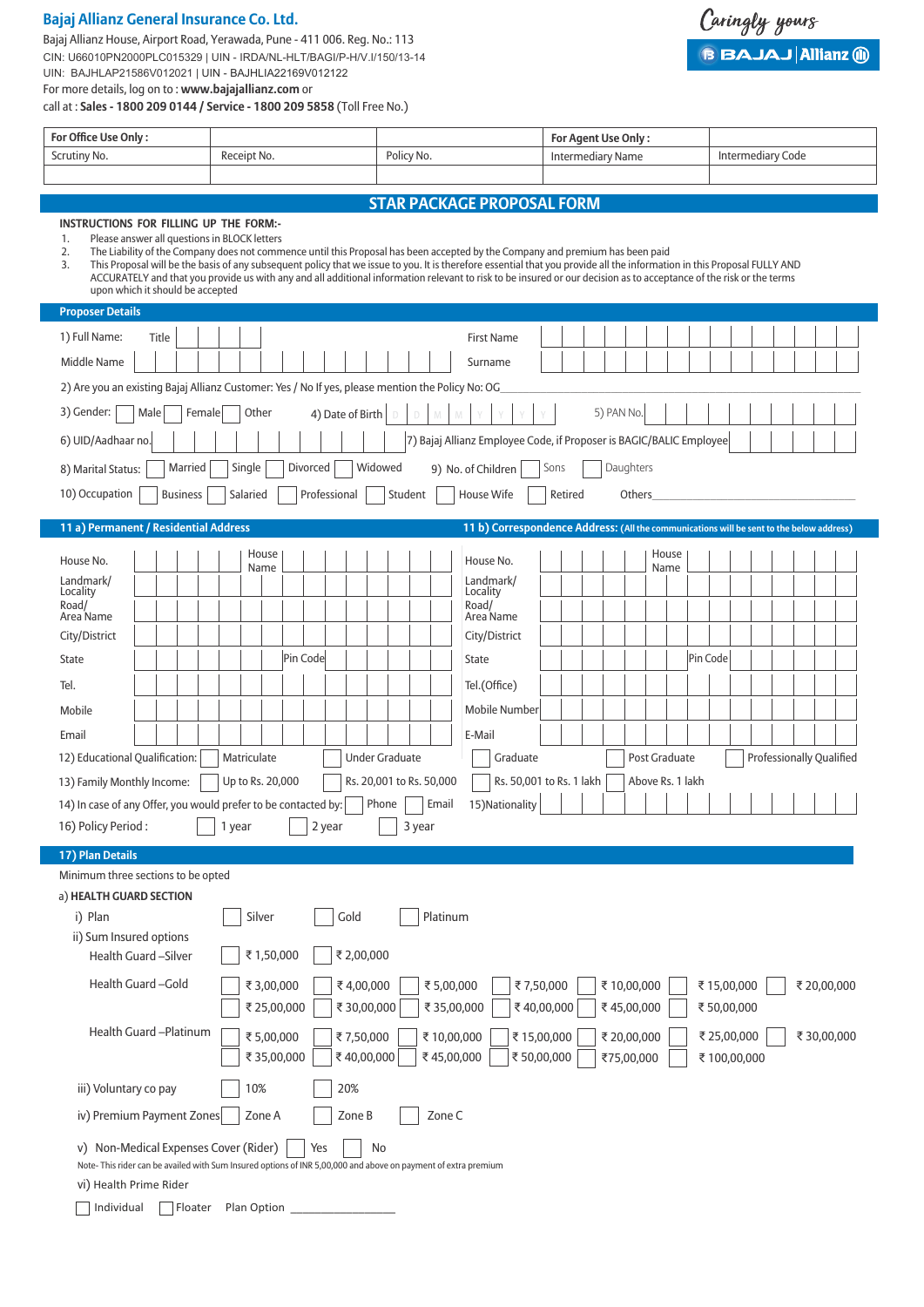$\Box$ Yes  $\Box$  No

 $\Box$  Yes  $\Box$  No

 $\Box$ Yes  $\Box$  No

b) Please encircle the cover to be opted

| Section | <b>Products</b>          | Plan A | Plan B | Plan C | Plan D |
|---------|--------------------------|--------|--------|--------|--------|
|         | <b>Hospital Cash</b>     | 500    | 1000   | 2000   | 2500   |
|         | <b>Critical Illness</b>  | 100000 | 150000 | 200000 | 300000 |
|         | Personal Accident        | 200000 | 300000 | 400000 | 500000 |
|         | <b>Education Grant</b>   | 200000 | 300000 | 400000 | 500000 |
|         | Householders contents    | 100000 | 200000 | 300000 | 400000 |
|         | <b>Traveling Baggage</b> | 10000  | 20000  | 30000  | 40000  |
|         | Public liability         | 200000 | 300000 | 400000 | 500000 |

c) Total no of sections opted for

d) Critical Illness: Please indicate if you want option for family floater  $\Box$  Yes  $\Box$  No<br>  $\Box$  Self + Spouse + 1 Child  $\Box$  Self + Spouse + 2 Children  $\begin{array}{c}\n\text{Self + Spouse} \\
\hline\n\end{array} \quad \begin{array}{c}\n\text{Self + Spouse + 1 Child} \\
\hline\n\end{array}$ 

Self + Spouse + 3 Children  $\Box$  Self + Spouse + 4 Children

e) Householders contents (First Loss) Fire perils including earthquake and burglary. Any valuable with value more than 5% of SI under this section to be specifically declared along with value with value otherwise will be excluded .

| 18) Details of the persons to be insured |                               |                       |     |                 |    |    |            |                       |         |                                         |
|------------------------------------------|-------------------------------|-----------------------|-----|-----------------|----|----|------------|-----------------------|---------|-----------------------------------------|
| <b>Member Details</b>                    | Relationship<br>with Proposer | DOB<br>(dd/mm<br>/yy) | Age | Gender<br>(M/F) | Ht | Wt | Occupation | Net Monthly<br>Income | Nominee | Nominee<br>Relationship<br>with Insured |
|                                          |                               |                       |     |                 |    |    |            |                       |         |                                         |
|                                          |                               |                       |     |                 |    |    |            |                       |         |                                         |
|                                          |                               |                       |     |                 |    |    |            |                       |         |                                         |
|                                          |                               |                       |     |                 |    |    |            |                       |         |                                         |
|                                          |                               |                       |     |                 |    |    |            |                       |         |                                         |
|                                          |                               |                       |     |                 |    |    |            |                       |         |                                         |
|                                          | .                             |                       |     |                 |    |    |            |                       |         |                                         |

| 19) Period of Insurance: From $\boxed{D}$ $\boxed{D}$ $\boxed{M}$ $\boxed{M}$ $\boxed{Y}$ $\boxed{Y}$ $\boxed{Y}$ $\boxed{Y}$ $\boxed{D}$ $\boxed{D}$ $\boxed{M}$ $\boxed{M}$ $\boxed{Y}$ $\boxed{Y}$ $\boxed{Y}$ |  |  |  |  |  |  |  |  |  |
|-------------------------------------------------------------------------------------------------------------------------------------------------------------------------------------------------------------------|--|--|--|--|--|--|--|--|--|
|                                                                                                                                                                                                                   |  |  |  |  |  |  |  |  |  |

20) Do you smoke cigarettes or consume tobacco (chewing paste) / alcohol, nicotine or marijuana in any form? Please give duration and daily consumption?  $\_$  , and the state of the state of the state of the state of the state of the state of the state of the state of the state of the state of the state of the state of the state of the state of the state of the state of the  $\Box$  Yes  $\Box$  No

21) Has any proposal for life, critical illness or health related insurance on your life or lives ever been postponed, declined or accepted on special terms? If yes, give details\_\_\_\_\_\_\_\_\_\_\_\_\_\_\_\_\_\_\_\_\_\_\_\_\_\_\_\_\_\_\_\_\_\_\_\_\_\_\_\_\_\_\_\_\_\_\_\_\_\_\_\_\_\_\_\_\_\_\_\_\_\_\_\_\_\_\_\_\_\_\_\_\_\_\_\_\_\_\_\_\_\_\_\_\_\_\_\_\_\_\_\_\_\_\_\_\_\_\_\_\_\_\_\_\_\_\_\_\_\_\_\_\_\_\_\_\_\_  $\Box$  Yes  $\Box$  No

22) Have you or any of the persons proposed to be insured were/are detected as Covid positive?

23) Has any of the persons to be insured suffer from/or investigated for any of the following?

Disorder of the heart, or circulatory system, chest pain, high blood pressure, stroke, asthma any respiratory conditions, cancer tumor lump of any kind, diabetes,

hepatitis, disorder of urinary tract or kidneys, blood disorder, any mental or psychiatric conditions, any disease of brain or nervous system, fits (epilepsy) slipped disc,

backache, any congenital/ birth defects/ urinary diseases, AIDS or positive HIV.

24) Do you or any of the family members to be covered have/had any health complaints/met with any accident in the past 4 years and prior to 4 years and have been

taking treatment, regular medication (self/ prescribed)or planned for any treatment / surgery / hospitalization?

If the reply is YES for question 21 to 24, please share details in below table

| Name of the person | Name of the Illness /injury suffered /<br>suffering in the past 4 years | Treatment details | Date first<br>treated | Current Status of the Illness/<br>Diseases/Injury | Vaccinated against<br>COVID-19?<br>(Yes/No) |
|--------------------|-------------------------------------------------------------------------|-------------------|-----------------------|---------------------------------------------------|---------------------------------------------|
|                    |                                                                         |                   |                       |                                                   |                                             |
|                    |                                                                         |                   |                       |                                                   |                                             |
|                    |                                                                         |                   |                       |                                                   |                                             |
|                    |                                                                         |                   |                       |                                                   |                                             |
|                    |                                                                         |                   |                       |                                                   |                                             |